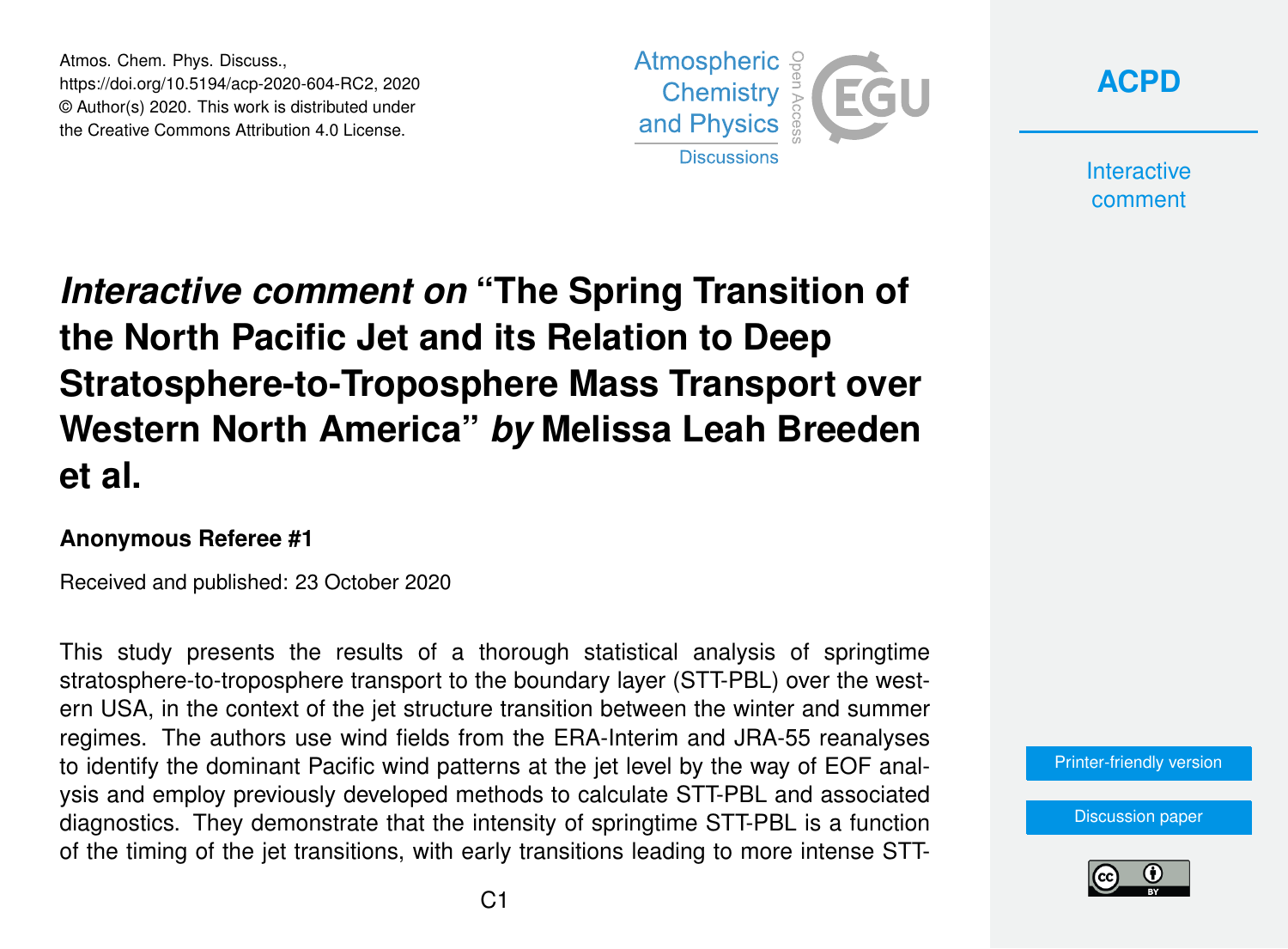PBL driven by deeper and more frequent tropopause folds. Furthermore, they show that the transition timing is correlated with ENSO, and carefully investigate the mechanisms involved, by performing a simultaneous analysis of Rossby wave propagation diagnostics, tropopause folds diagnostics, and PBL depth distributions. The paper is really well written, logically constructed and easy to follow, which is no small feat given the complexity of the subject. It also does a great job referencing the sizable body of literature on the topic. I think the analysis and conclusions are very solid and the paper meets all the ACP criteria for publication. Despite my best efforts (it's my job after all;)) I couldn't find almost any issues with the analysis or presentation. It's a great and important paper and I enthusiastically recommend it for publication almost as is. I do have a few very minor suggestions for edits. The most important one concerns the methods section that, I think, would benefit from adding some more details (even if those details can be found elsewhere) that would make the paper more self-contained.

Minor and technical comments

L82-86. What's the vertical resolution of each reanalysis and why is it sufficient for the present purposes, particularly for driving the trajectory model?

LL85-89. Can you comment on how the changing observing system (pre-satellite to satellite to more satellites) in JRA-55 impacts the results?

L91-93. Can you expand this paragraph a bit? This is one of the main tools used here, and I found it hard to get even a general idea of what's being done there without reading Skerlak et al. 2014. For example, how are the trajectories calculated? Perhaps a simple diagram in the supplementary material?

LL 116-118. Is it possible that this is resolution dependent? Can you comment on that?

LL207-210. I like the idea of stating the main results in the first concise paragraph. However, at the initial pass, it wasn't clear to me if the second and third sentences are the results or something that we already know. How about something like "The main

## **[ACPD](https://acp.copernicus.org/preprints/)**

**Interactive** comment

[Printer-friendly version](https://acp.copernicus.org/preprints/acp-2020-604/acp-2020-604-RC2-print.pdf)

[Discussion paper](https://acp.copernicus.org/preprints/acp-2020-604)